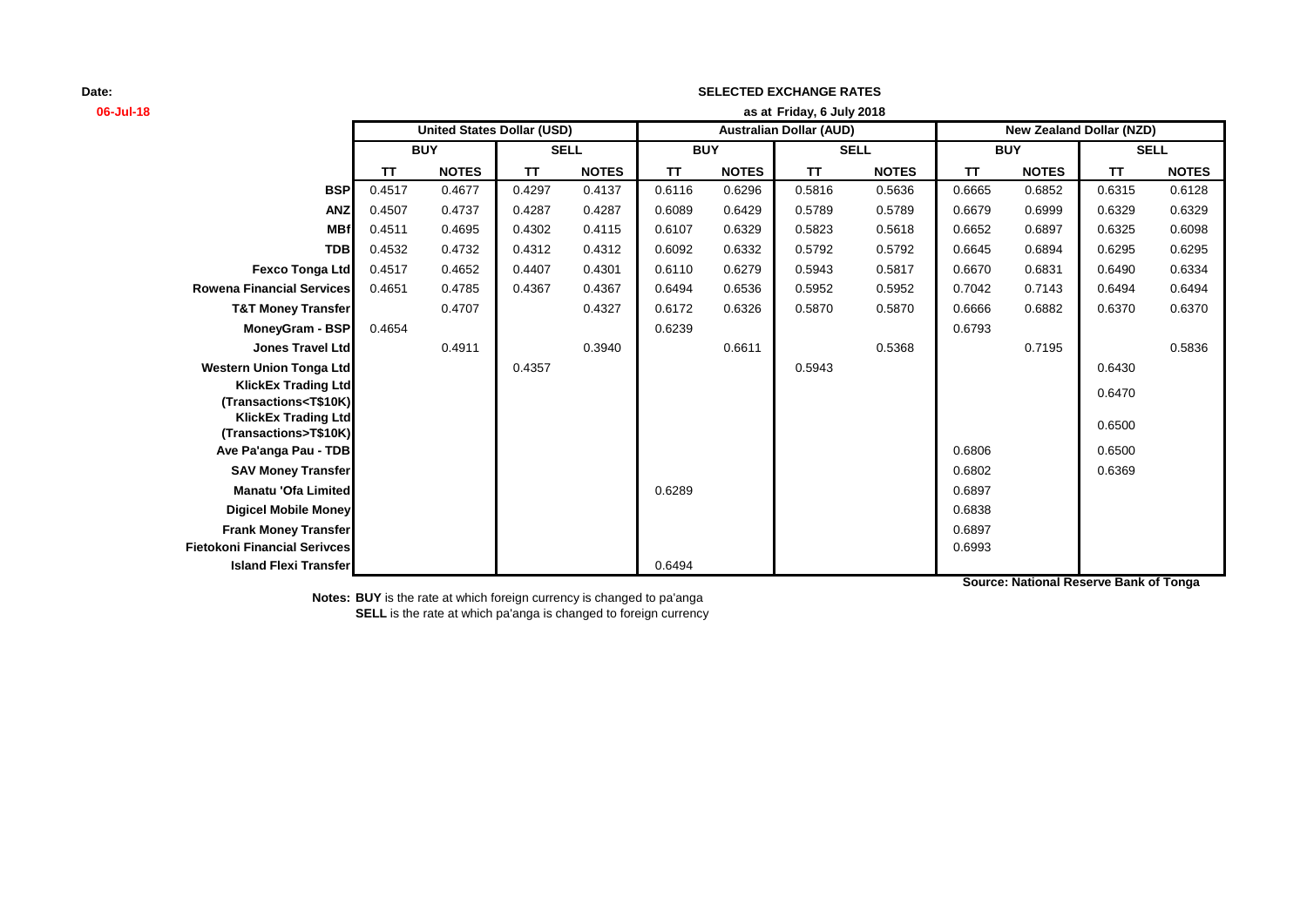# **13-Jul-18 as at TT NOTES TT NOTES TT NOTES TT NOTES TT NOTES TT NOTES BSP** 0.4517 0.4677 0.4297 0.4137 0.6102 0.6282 0.5802 0.5622 0.6681 0.6868 0.6331 0.6144 **ANZ** 0.4507 0.4737 0.4287 0.4287 0.6075 0.6415 0.5775 0.5775 0.6692 0.7012 0.6342 0.6342 **MBf** 0.4511 0.4695 0.4302 0.4115 0.6093 0.6329 0.5809 0.5587 0.6668 0.6897 0.6341 0.6098 **TDB** 0.4532 0.4732 0.4312 0.4312 0.6071 0.6311 0.5771 0.5771 0.6652 0.6901 0.6302 0.6302 **Fexco Tonga Ltd** 0.4517 0.4652 0.4406 0.4301 0.6100 0.6264 0.5925 0.5803 0.6675 0.6848 0.6498 0.6350 **Rowena Financial Services** 0.4651 0.4808 0.4367 0.4237 0.6369 0.6494 0.5952 0.5814 0.6897 0.7143 0.6494 0.6369 **T&T Money Transfer** 0.4707 0.4327 0.6172 0.6312 0.5820 0.5820 0.6622 0.6898 0.6250 0.6250 **MoneyGram - BSP** 0.4653 0.6799 **Jones Travel Ltd** 0.4911 0.3940 0.6596 0.5354 0.7211 0.5851 **Western Union Tonga Ltd 1.5914 0.5914 0.5914 0.5914 0.5914 0.5914 0.5914 0.5914 0.5914 0.5424 0.5424 KlickEx Trading Ltd (Transactions<T\$10K)** 0.6460 **KlickEx Trading Ltd**<br>**(Transactions>T\$10K) (Transactions>T\$10K)** 0.6490 **Ave Pa'anga Pau - TDB** 0.6503 **SAV Money Transfer** 0.6802 0.6369 **Manatu 'Ofa Limited Development Construction Construction Construction Construction Construction Construction Digicel Mobile Money** 0.6833 **Frank Money Transfer** 0.6897 **Fietokoni Financial Serivces** 0.6993 **Island Flexi Transfer Contract Contract Contract Contract Contract Contract Contract Contract Contract Contract Contract Contract Contract Contract Contract Contract Contract Contract Contract Contract Contract Contract Tonga Post Ltd** 0.4476 **SELL United States Dollar (USD) Australian Dollar (AUD) New Zealand Dollar (NZD) BUY SELL BUY SELL BUY Friday, 13 July 2018**

**SELECTED EXCHANGE RATES**

**Notes: BUY** is the rate at which foreign currency is changed to pa'anga **SELL** is the rate at which pa'anga is changed to foreign currency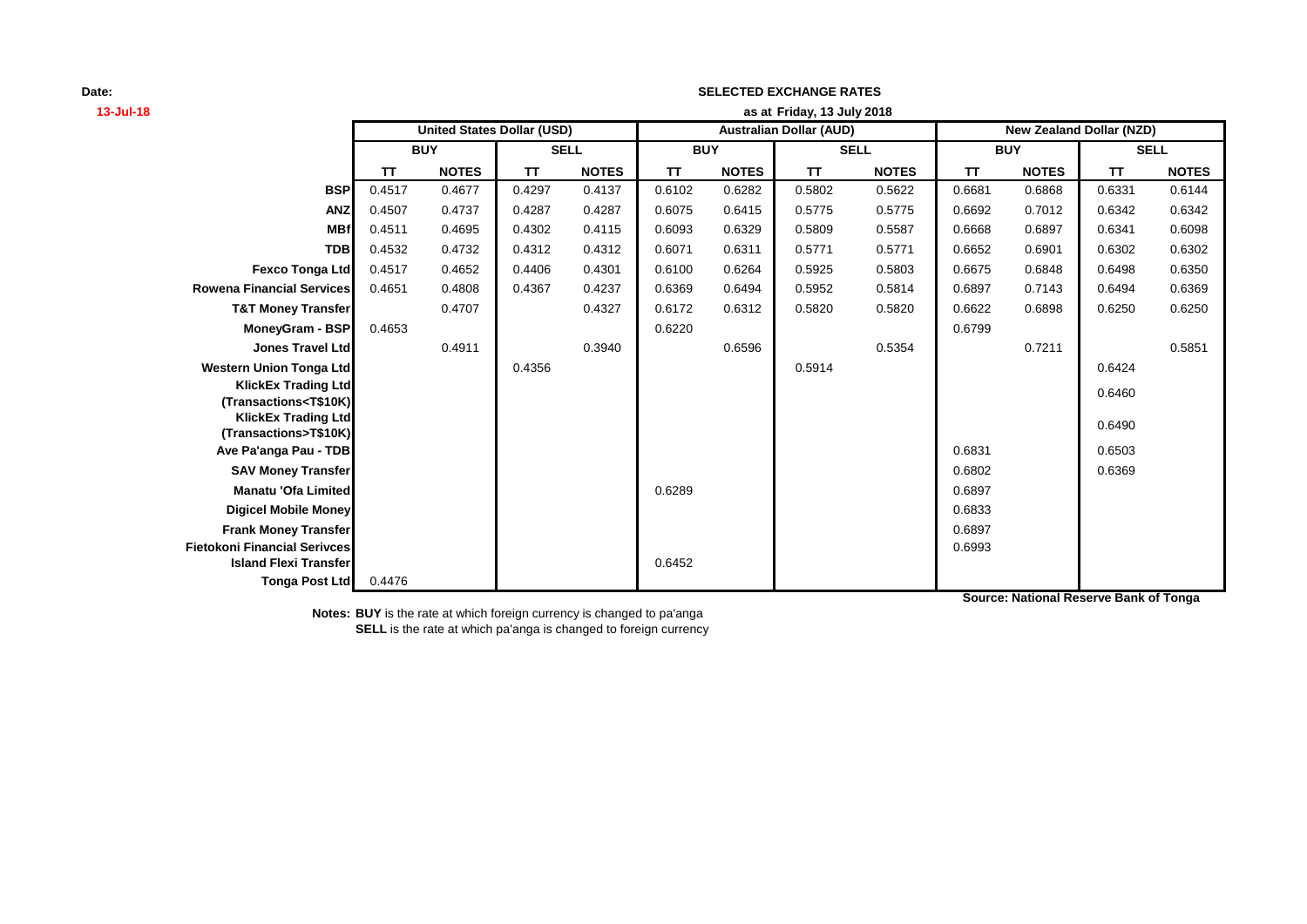# **20-Jul-18 as at TT NOTES TT NOTES TT NOTES TT NOTES TT NOTES TT NOTES BSP** 0.4507 0.4667 0.4287 0.4127 0.6129 0.6309 0.5829 0.5649 0.6697 0.6884 0.6347 0.6160 **ANZ** 0.4497 0.4727 0.4277 0.4277 0.6103 0.6443 0.5803 0.5803 0.6709 0.7029 0.6359 0.6359 **MBf** 0.4501 0.4695 0.4292 0.4098 0.6120 0.6329 0.5836 0.5618 0.6684 0.6897 0.6357 0.6135 **TDB** 0.4522 0.4722 0.4302 0.4302 0.6096 0.6336 0.5796 0.5796 0.6659 0.6908 0.6309 0.6309 **Fexco Tonga Ltd** 0.4507 0.4641 0.4403 0.4291 0.6116 0.6293 0.5955 0.5830 0.6698 0.6864 0.6517 0.6365 **Rowena Financial Services** 0.4651 0.4785 0.4367 0.4219 0.6369 0.6536 0.5988 0.5814 0.6897 0.7143 0.6536 0.6369 **T&T Money Transfer** 0.4697 0.4317 0.6090 0.6339 0.5800 0.5800 0.6578 0.6714 0.6300 0.6300 **MoneyGram - BSP** 0.4266 0.6846 **Jones Travel Ltd| 0.4900 0.3930 0.6624 0.5380 0.7228 0.5867 Western Union Tonga Ltd 1.6491 0.4361** 0.4361 0.5988 0.5988 0.6491 0.6491 **KlickEx Trading Ltd (Transactions<T\$10K)** 0.6470 **KlickEx Trading Ltd**<br>**(Transactions>T\$10K) (Transactions>T\$10K)** 0.6500 **Ave Pa'anga Pau - TDB** 0.6517 **SAV Money Transfer** 0.6802 0.6369 **Manatu 'Ofa Limited Development Construction Construction Construction Construction Construction Construction Digicel Mobile Money** 0.6806 **Frank Money Transfer** 0.6897 **Fietokoni Financial Serivces** 0.6993 **Island Flexi Transfer Contract Contract Contract Contract Contract Contract Contract Contract Contract Contract Contract Contract Contract Contract Contract Contract Contract Contract Contract Contract Contract Contract Tonga Post Ltd** 0.4480 **SELL United States Dollar (USD) Australian Dollar (AUD) New Zealand Dollar (NZD) BUY SELL BUY SELL BUY Friday, 20 July 2018**

**SELECTED EXCHANGE RATES**

**Notes: BUY** is the rate at which foreign currency is changed to pa'anga **SELL** is the rate at which pa'anga is changed to foreign currency